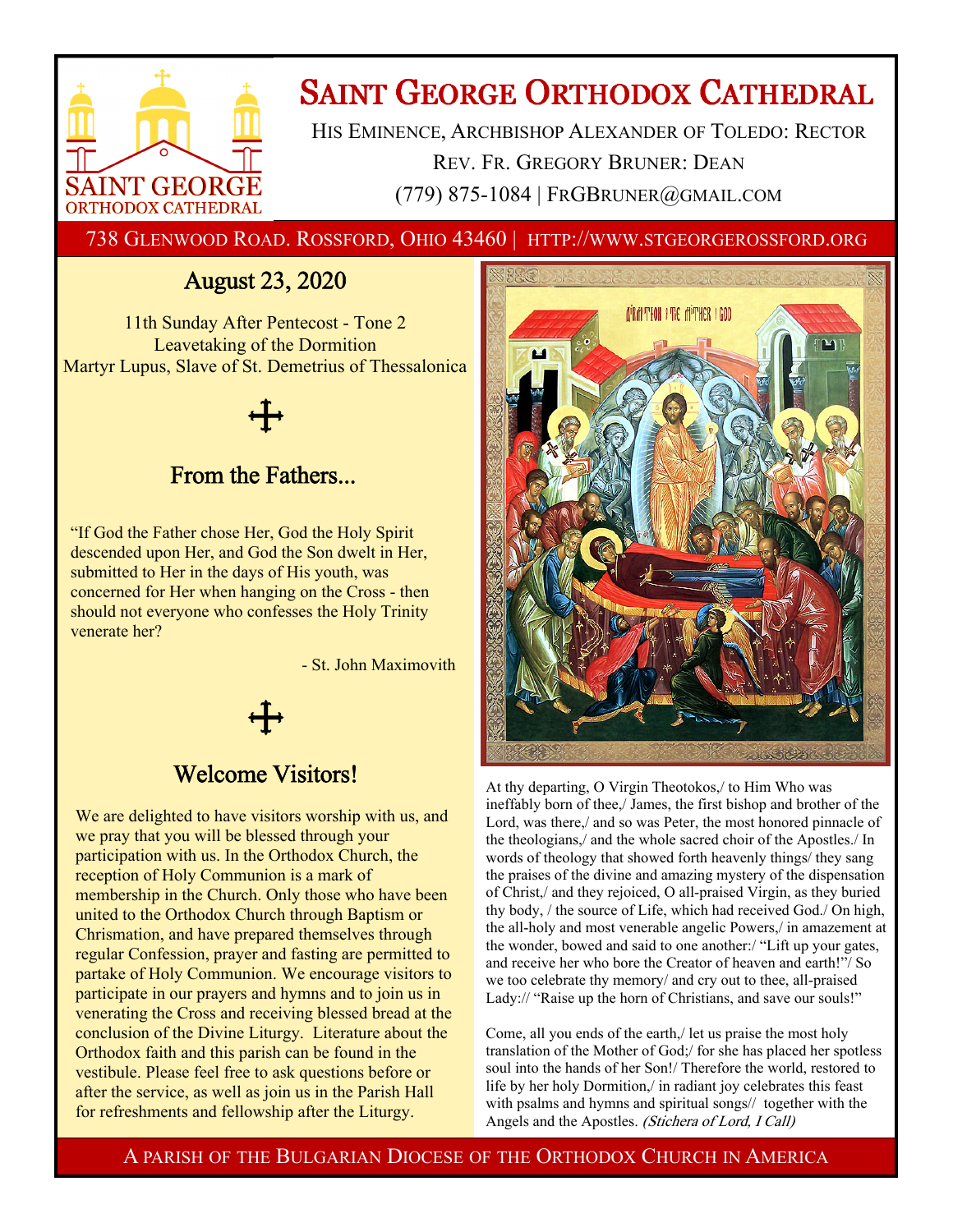### TODAY'S WORSHIP - HYMNS AND SCRIPTURE READINGS

#### Resurrection Troparion in Tone 2

When Thou didst descend to death, O Life immortal,/ Thou didst slay hell with the splendor of Thy Godhead./ And when from the depths Thou didst raise the dead,/ all the powers of heaven cried out:// "O Giver of life, Christ our God, glory to Thee!"

#### Dormition Troparion in Tone 1

In giving birth thou didst preserve thy virginity./ In falling asleep thou didst not forsake the world, O Theotokos./ Thou wast translated to life, O Mother of Life,// and by thy prayers thou dost deliver our souls from death.

#### Resurrection Kontakion in Tone 2

Hell became afraid, O almighty Savior,/ seeing the miracle of Thy Resurrection from the tomb!/ The dead arose! Creation, with Adam, beheld this and rejoiced with Thee,// and the world, my Savior, praises Thee forever.

Glory to the Father and to the Son and to the Holy Spirit. Now and ever and unto ages of ages. Amen.

#### Dormition Kontakion in Tone 2

Neither the tomb, nor death, could hold the Theotokos,/ who is constant in prayer and our firm hope in her intercessions./ For being the Mother of Life,// she was translated to life by the One Who dwelt in her virginal womb.

#### Epistle: 1 Corinthians 9:2-12

If I am not an apostle to others, yet doubtless I am to you. For you are the seal of my apostleship in the Lord.

My defense to those who examine me is this: Do we have no right to eat and drink? Do we have no right to take along a believing wife, as do also the other apostles, the brothers of the Lord, and Cephas? Or is it only Barnabas and I who have no right to refrain from working? Who ever goes to war at his own expense? Who plants a vineyard and does not eat of its fruit? Or who tends a flock and does not drink of the milk of the flock?

Do I say these things as a mere man? Or does not the law say the same also? For it is written in the law of Moses, "You shall not muzzle an ox while it treads out the grain." Is it oxen God is concerned about? Or does He say it altogether for our sakes? For our sakes, no doubt, this is written, that he who plows should plow in hope, and he who threshes in hope should be partaker of his hope. If we have sown spiritual things for you, is it a great thing if we reap your material things? If others are partakers of this right over you, are we not even more?

Nevertheless we have not used this right, but endure all things lest we hinder the gospel of Christ.

#### Gospel: Matthew 18:23-35

Therefore the kingdom of heaven is like a certain king who wanted to settle accounts with his servants. And when he had begun to settle accounts, one was brought to him who owed him ten thousand talents. But as he was not able to pay, his master commanded that he be sold, with his wife and children and all that he had, and that payment be made. The servant therefore fell down before him, saying, 'Master, have patience with me, and I will pay you all.' Then the master of that servant was moved with compassion, released him, and forgave him the debt.

But that servant went out and found one of his fellow servants who owed him a hundred denarii; and he laid hands on him and took him by the throat, saying, 'Pay me what you owe!' So his fellow servant fell down at his feet and begged him, saying, 'Have patience with me, and I will pay you all.' And he would not, but went and threw him into prison till he should pay the debt.

So when his fellow servants saw what had been done, they were very grieved, and came and told their master all that had been done.

Then his master, after he had called him, said to him, 'You wicked servant! I forgave you all that debt because you begged me. Should you not also have had compassion on your fellow servant, just as I had pity on you?' And his master was angry, and delivered him to the torturers until he should pay all that was due to him.

So My heavenly Father also will do to you if each of you, from his heart, does not forgive his brother his trespasses."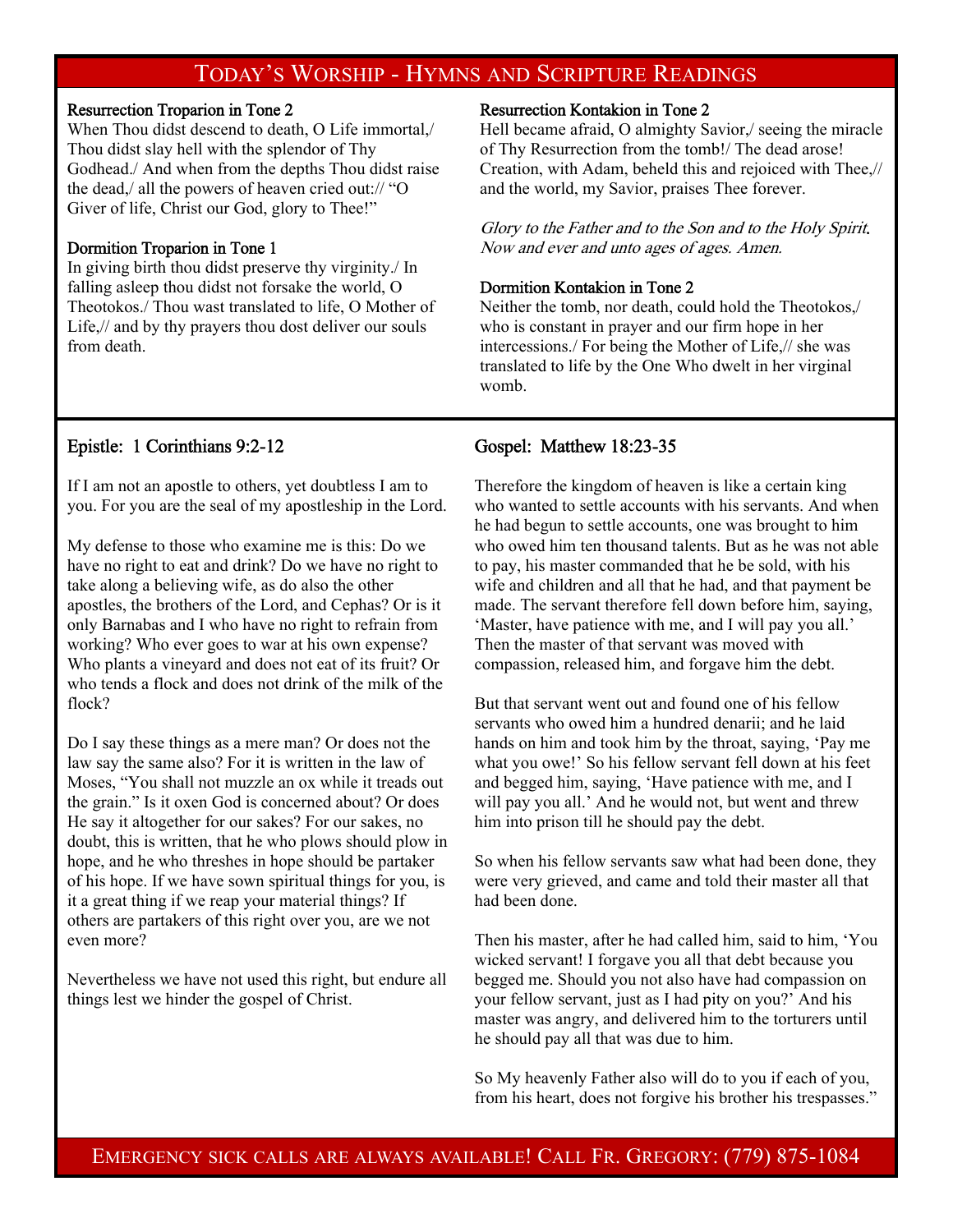### THIS WEEK AND LIFE IN CHRIST

## Sunday, August 23rd

10:00 AM Divine Liturgy (Livestream and In Person)

Leavetaking of the Dormition Martyr Lupus, slave of St. Demetrius of Thessalonica Hieromartyr Irenaeus, Bishop of Lyons 1 Corinthians 9:2-12, Philippians 2:5-11 Matthew 18:23-35, Luke 10:38-42, 11:27-28

#### Monday, August 24th 7:30 PM Adult Education (Online)

Hieromartyr Eutychius, disciple of St. John Theologian Martyr Tation of Claudiopolis 2 Corinthians 5:10-15, Mark 1:9-15

#### Tuesday, August 25th

f

<sup>-</sup>

f

Return of the Relics of the Apostle Bartholomew Holy Apostle Titus of the Seventy, Bishop of Crete St. Means, Patriarch of Constantinople 2 Corinthians 5:15-21, Mark 1:16-22

#### Wednesday, August 26th

Martyrs Adrian and Natalia of Nicomedia Ven. Adrian, Abbot of Ondrusov 2 Corinthians 6:11-16, Mark 1:23-28

#### Thursday, August 27th

Ven. Poemen the Great St. Hosius the Confessor, Bishop of Cordova 2 Corinthians 7:1-10, 2 Corinthians 7:10-16 Mark 1:29-35, Mark 2:18-22

#### Friday, August 28th

Ven. Moses the Black of Scete Uncovering of the Relics of Ven. Job of Pochaev Righteous Anna the Prophetess, daughter of Phanuel Martyr Susanna, Princess of Georgia 1 Corinthians 1:26-29, Galatians 5:22-6:2 Matthew 20:29-34, Luke 6:17-23

#### Saturday, August 29th 5:00 PM Great Vespers (Livestream and In Person)

Beheading of the Glorious Forerunner and Baptist John Acts 13:25-33, Mark 6:14-30

## Sunday, August 30th

#### 10:00 AM Divine Liturgy (Livestream and In Person) Afterfeast of the Beheading of the Forerunner Ss. Alexander, John, and Paul the New of Constantinople Translation of the Relics of St. Alexander Nevsky

1 Corinthians 15:1-11, Matthew 19:16-26

#### Apostle to the Dead



#### The Church solemnly remembers the Beheading of John the Baptist.

John dared to reprove a powerful man, King Herod. Herod knew John to be a just and holy man, and even benefited from listening to John's words. But his awareness of his own moral weakness also made him fear this bluntly truthful preacher.

The reason for John's reproof of Herod was that the king unlawfully married his brother's wife, Herodias. Furious at what she saw as a gross insult, she convinced Herod to imprison John. She really wanted him executed, but Herod hesitated, because John

But her chance came at Herod's birthday celebration. Herodias used her daughter Salome to entice Herod with a sensuous dance, knowing he would lavishly promise to grant any request the girl made. Her request startled and saddened him, but he couldn't lose face in front of his important guests. John's severed head, which Herodias had told her daughter to ask for, was delivered on a charger, or large plate.

was revered as a prophet among the people.

How did Jesus react to the news of His cousin John's death? Matthew 14: 13 tells us that He went into a "lonely place apart" but was soon followed by a crowd. He did not take time alone to grieve, but compassionately began healing the sick among them.

Saint Justin Popovich, along with other commentators on John's beheading, asks this question: Why didn't Jesus raise John from the dead, as He had raised, for instance, the daughter of Jairus? Why not bring this man back to life to continue his important work?

Saint Justin answers the question by saying that among John's many titles—Baptizer of the Lord, Holy Forerunner, Seal of All the Prophets, God-Sent Messenger—there is another he might be given, and that is Apostle to those in Hades, the Dead. Father Justin writes:

"The Forerunner had to become the Forerunner in Hades as well, in death's kingdom, so that he might preach there as well: Lo, the One whom all you Righteous Ones have been awaiting...is working signs and wonders such as you, all of you taken together, have never seen. And lo, I go before Him to preach to you as well this best of all news: He will come down here to us as well...the kingdom of death will be destroyed when, in a little while, the Lord appears here, and you will be led out of this horror and into heavenly joy, into the Kingdom On High."

Those in Hades had to be prepared for something new: a Messiah who could lead them to eternal life. Mark 2: 18-22 calls us also to be ready for something new. Christ compares His saving message to new wine, which requires new wineskins, because old ones can't expand enough to hold it.

Can we "expand" our minds to receive Christ's message? John the Baptist was willing to give his life to preach the Good News to those in Hades. We, still having our lives, can honor him by hearing it and rejoicing in it.

#### HAVE A QUESTION OR NEED TO CHAT? CALL OR EMAIL FR. GREGORY.